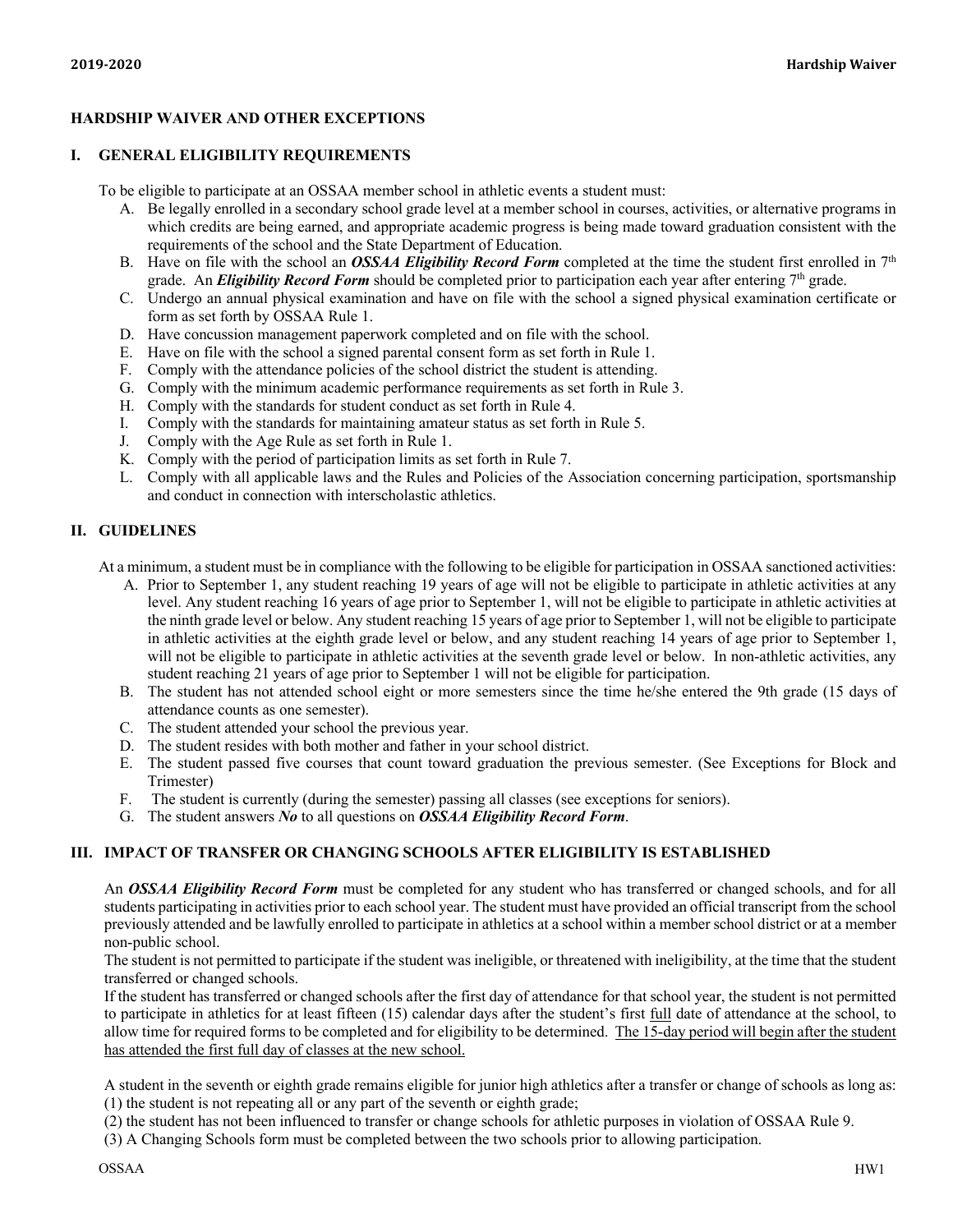After completing the eighth grade, a student may transfer or change schools and establish athletic eligibility for grades nine through twelve when the student first participates in interscholastic athletics at the ninth grade level or above. The student is not eligible if the student has been influenced to transfer or change schools for athletic purposes in violation of OSSAA Rule 9. The student's eligibility for grades nine through twelve may also be affected if the student repeated all or any part of the seventh or eighth grade, so the receiving school must review the student's records and determine if those records disclose any repeat period.

A student who transfers or changes schools in grades nine through twelve after establishing athletic eligibility by first participation is ineligible to participate in varsity athletics during the student's first full year of attendance unless the student has obtained a waiver to allow for participation or meets other criteria for immediate eligibility as provided further in the OSSAA Rules.

If a new student falls under one of the following categories, you should check further into that student's eligibility:

- A. Is living with someone other than who they lived with last year (Even if new person is a parent)
- B. Entered your school after the semester had officially begun
- C. Another residence is being maintained in a separate school district or designated geographic area.
- D. Answers yes to questions(s) on the *OSSAA Eligibility Record Form*.

### **IV. APPLICATION FOR EXCEPTION FROM INELIGIBILITY DUE TO UNAVOIDABLE HARDSHIP OR OTHER CIRCUMSTANCES**

As a part of the overall effort to preserve equitable participation opportunities, prevent the recruitment of students based on athletic skill or experience, protect students from exploitation, and discourage overemphasis on athletics to the detriment of other important educational programs, the membership of the Oklahoma Secondary School Activities Association (OSSAA) has established certain rules governing eligibility. OSSAA Rule 8 provides that a student who establishes athletic eligibility for grades nine through twelve at one secondary school and then transfers or changes schools is ineligible for varsity athletics for a full year from the date of the student's first attendance at the new school.

Rule 8 also provides for a one-year period of ineligibility when:

- (a) a student has established eligibility for grades nine through twelve where the student's family is residing, and the student's family moves away from the area, and the student chooses to change to a school outside the public school district or designated geographic area in which the student's family is residing;
- (b) a student moving from out-of-state after having participated in grade nine or above chooses to attend a member school outside the public school district or designated geographic area in which the student's family is residing. Other OSSAA rules also limit the number of years of participation and provide for age limits for the participant.

OSSAA recognizes however, that some students are compelled to transfer schools or to choose a particular school at which they are ineligible under Rule 8 because of hardships beyond the control of the student or the student's parents or guardian. OSSAA also recognizes that some students are prevented from completing grades at the expected age due to injury, illness or other circumstance beyond their control. OSSAA therefore provides for the granting of exceptions that would allow a student who would otherwise be ineligible to participate without delay if the student can be shown to meet certain criteria.

In some instances, imposing a period of ineligibility would not serve the purposes for which the general rule was created. A foreign student enrolling in a member school under a recognized international student exchange program generally will be attending the school only for one year, so allowing participation for that period would be consistent with the educational objectives of OSSAA's member schools and the exchange programs. In addition, there may be instances in which non-varsity participation opportunities are available at the school receiving the new student, and allowing non-varsity participation similarly would not raise a threat of competitive inequities or exploitation. Exceptions allowing participation therefore may also be recognized in these circumstances provided there is no evidence that the student was influenced to transfer schools for athletic purposes.

By submitting an application for exception or waiver, the school and the student on whose behalf the application is submitted, and the parents, current custodial parent, or court appointed guardian with legal custody of the student, acknowledge and agree that the application shall be reviewed and evaluated by the OSSAA's Executive Director and staff, that the Executive Director or staff designee is authorized to conduct any further investigation or to request any supplementation of the application or supporting materials deemed necessary to the evaluation of the application, that the application shall be evaluated using the criteria set forth in this manual, and that the determination of the Executive Director shall be transmitted, in writing, to the principal or administrative head of the school submitting the application.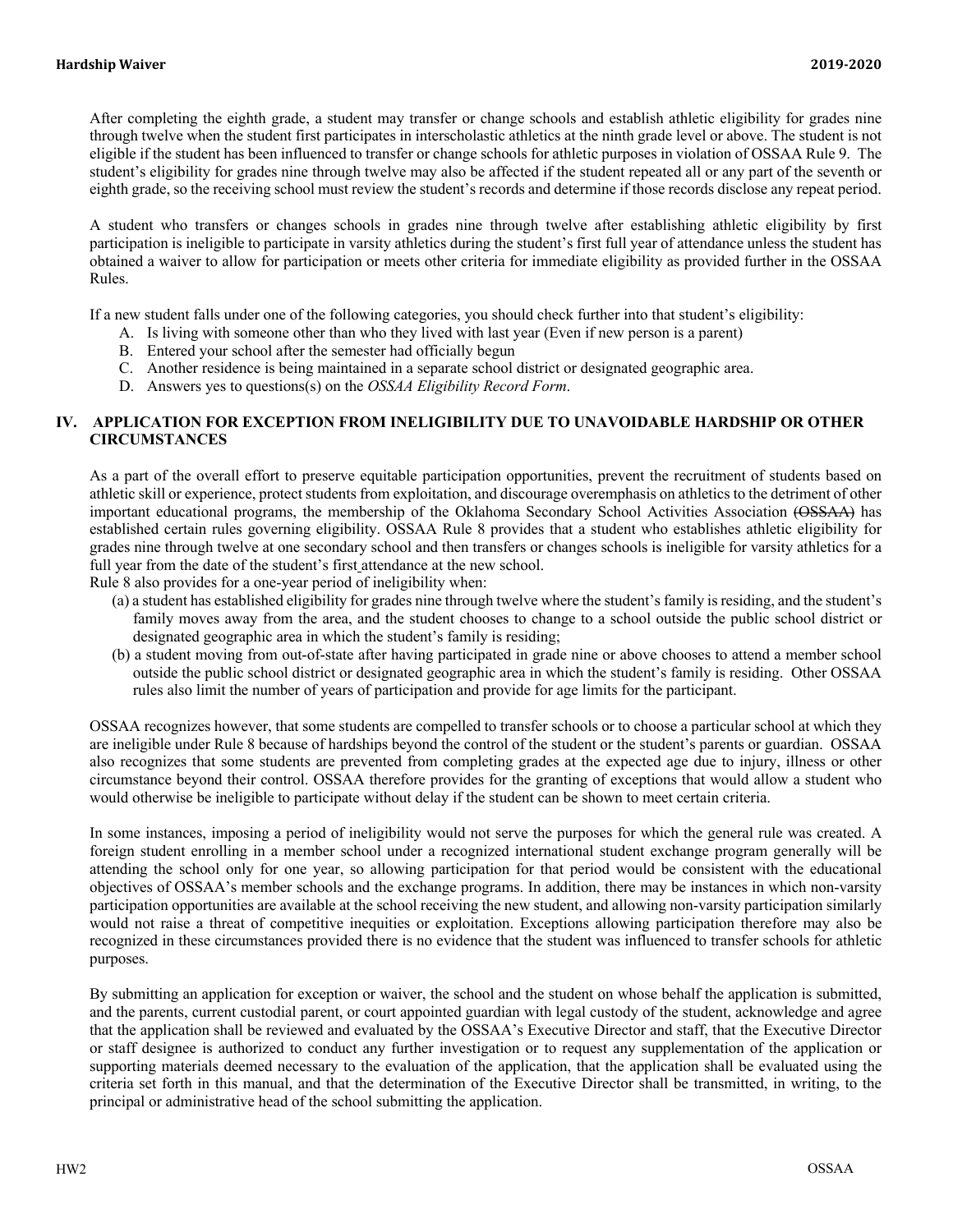OSSAA forms for applying for an exception or waiver are located on the OSSAA website under the eligibility link. Before completing this application, the person or persons completing the form must identify the criteria that would support granting a waiver. Documentation demonstrating how or why the student's circumstances fall within those criteria must be gathered and submitted with the application.

Hardship waiver requests that have been denied by OSSAA Staff can be appealed to the intermediate appeals panel, as provided in OSSAA Rule 20, section 3. An appeal denied by the intermediate appeals panel may be appealed to OSSAA's Board of Directors at their next regularly scheduled Board Meeting. A \$100.00 fee to cover administrative costs of an appeal to OSSAA's Board of Directors must be received by school check, cashier's check, or money order no less than 3 business days prior to the Board meeting. If monies are not received 3 business days prior to the meeting, the appeal will not be put on the Board agenda.

# **V. INSTRUCTIONS FOR FILING HARDSHIP EXCEPTION FORMS**

Forms for a Hardship Waiver Application can be found on the eligibility link at OSSAA.com, under the link *FORMS FOR FILING A WAIVER REQUEST.*

- A. Make certain you have current forms and destroy all other hardship forms.
- B. Duplicate the current blank forms as needed.
- C. Complete the appropriate *Hardship Eligibility Clarification Request Form* and the *Eligibility Record form* in the student's presence, and preferably in the presence of the student's parents, or custodial parent or court-appointed guardian with legal custody of the student, so that the information provided is correct.
- D. Determine if the student meets any of the hardship criteria before submitting the request.
- E. For a student who is changing or has changed schools after establishing eligibility for grades nine through twelve:
	- 1. **Wait** until the student is a legal student enrolled in your school before applying.
	- 2. The *Eligibility Record Form* shall be completed upon enrollment;
	- 3. Contact the school last attended and send that school the *Transfer Athletic Eligibility Information Form* to be completed and returned on the student;
	- 4. The Request for Hardship Eligibility Clarification must be accompanied by the *Eligibility Record* and the *Transfer Athletic Eligibility Information Form*, together with copies of all material relied upon in support of the request.
- F. Allow a minimum of a15-day period for a decision on the request.

# **VI. HARDSHIP EXCEPTION OR WAIVER CONSIDERATION CRITERIA**

- A. Before submitting a Hardship Eligibility Clarification Request Form, the submitting school shall consider and determine whether the change or choice of schools was the result of any of the following occurrences or factors beyond the control of the student. The Request should indicate which of the following criteria are believed to be applicable. A description of the type of documentation and information that must be submitted in support of a request based on those criteria follows each of the stated criteria.
	- 1. An unstable home environment in which the physical and/or emotional health of the student is at serious risk.

Documentation must be submitted describing the student's situation, prepared and verified by a health or law enforcement professionally familiar with the student's home environment. Broad and vague claims of potential threats are not sufficient. The request must further state the address of the home in question, identify the principal residents at the address, and state the address of the home or residence facility in which the student currently is or will be residing, and identify the principal residents or supervisor at that location.

2. Placement in a different residence by order of court or a supervising government agency.

A certified copy of the order of the court or supervising government agency directing the removal of the student from the home in question and placing the student in another home or residence facility must be submitted. If the order does not identify the address of the home from which the student was removed, the address of the home or other facility in which the student has been placed, and the names, addresses and telephone numbers of any attorneys involved in the placement, then that information should be supplied in the application or other supporting documentation. A divorce decree, or a separation or temporary custody order, or an order establishing a guardianship, which grants custody to a parent or other person who has moved to or is living in a different residence, will not be sufficient, unless the decree or order includes an express finding by the court or agency that the student's health or safety would be at risk if the student remained in the prior residence, or that placement in a different residence and transfer of schools is necessary in the student's best interests.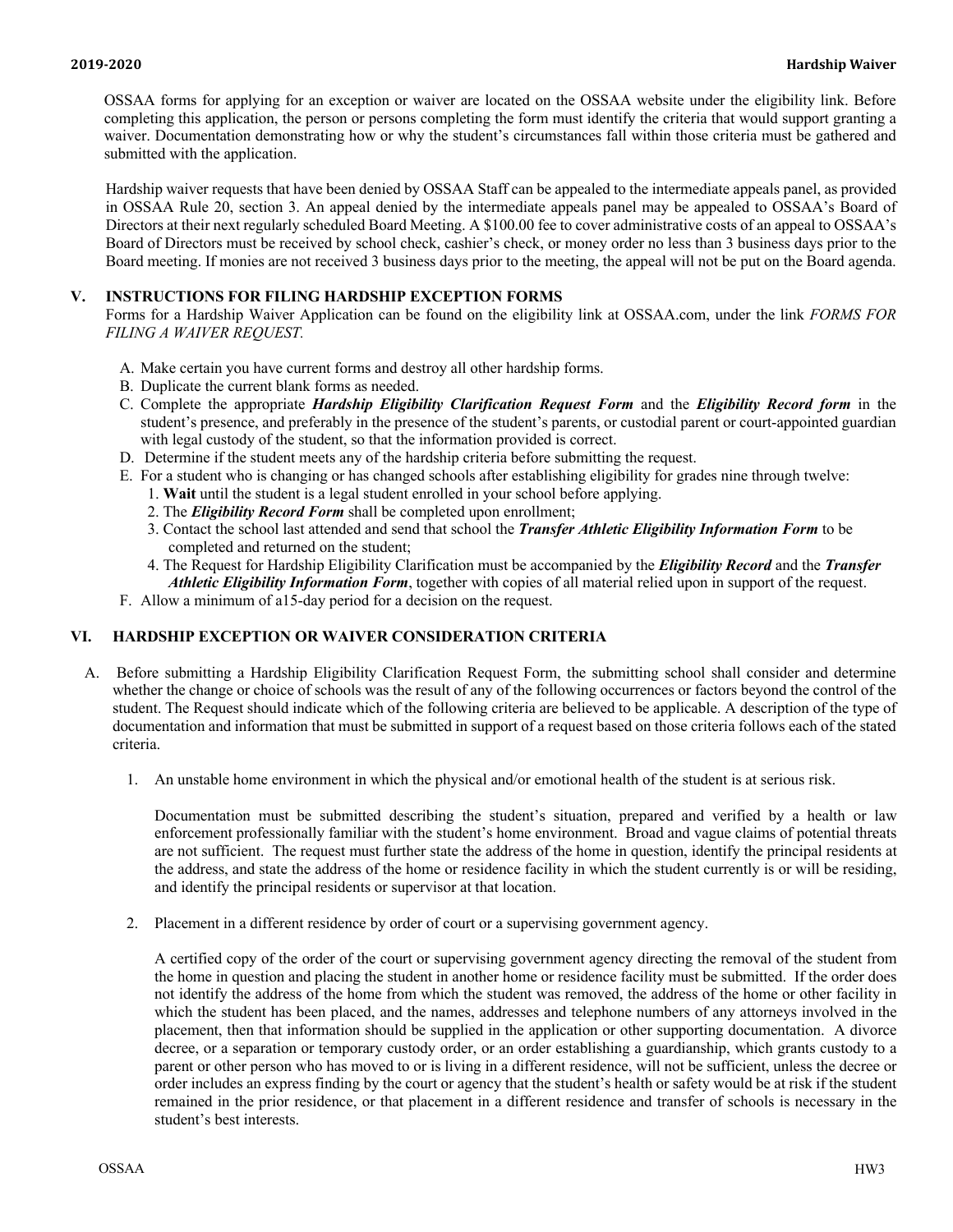#### **Hardship Waiver 2019-2020**

3**.** A sincere desire to continue a course of study, program, or activity in which the student was actively involved in the previous school year and which is no longer available at the school at which eligibility had been established.

Documentation must be submitted describing the course of study, program, or activity that would be or has become unavailable, verifying the extent of the student's prior participation in that course of study, program, or activity, and confirming the unavailability of that course of study, program, or activity. A lack of advanced placement or honors classes in a particular subject, or a previous school's inability or refusal to offer courses in a subject area which are more advanced or more specialized than the courses already offered, will not be a basis for approving a waiver or exception.

A waiver will only be approved under this provision if the student has moved to a school located in the same public school district in which the student's previous school is located, or to a school located in a public school district contiguous to that district.

4**.** An annexation, redistricting, or school closing affecting that student.

Documentation must be submitted identifying the school previously attended, describing the annexation, redistricting or school closing at issue, and verifying how the student was affected.

5. Any other circumstance beyond the control of the student and the student's family which creates an unavoidable hardship for that student.

Documentation verifying the relevant facts and explaining the impact upon the student in question must be submitted. Consideration will be given only if special circumstances beyond the control of the student and the student's family create an unavoidable hardship. Exceptions will be a rarity.

Examples include, but are not limited to, incidents of bullying or harassment which have been communicated to school personnel, and reasonable efforts by school personnel were made to resolve the issues before the student was compelled to change schools.

B. The Request submitted must describe which of the above criteria apply to the student, explain why those criteria are applicable, and identify material or information submitted in support for applying those criteria. If more than one of the above-referenced criteria are applicable, then the Request should list all of the applicable criteria and all supporting documentation required to support those criteria should be submitted.

A hardship request should NOT be submitted if the Transfer Athletic Eligibility Information Form received from the student's former school, or any other reliable information, indicates that:

- 1. the student was barred from participating or otherwise was ineligible at the time of departure from the prior school, in which case the ineligibility issue at the prior school must be resolved before a request is submitted; if there is a question about whether the student was ineligible at the prior school, then the student's current school may contact the OSSAA;
- 2. the student was encouraged to transfer or select a school in violation of OSSAA Rule 9, in which case the current school must investigate further and be able to provide a written report concerning its investigation when and if a hardship request is submitted;
- 3. the student transferred due to discontentment with coaches or other personnel at the school at which eligibility was already established;
- 4. the student or a parent, or custodial parent or court appointed guardian with legal custody of the student, has knowingly given an incorrect residence address or any other incorrect information that would be relevant to a determination of the request.
- C. If a request is submitted without the records or materials necessary to evaluate whether the identified criteria are met, then the request will be rejected without further review. If a request is submitted with supporting documentation for some, but not all of the criteria that the applicant is attempting to meet, then the application will only be considered on the criteria for which supporting documentation has been submitted.
- D. Hardship waiver requests based solely on a student's parents separating or divorcing will not be considered or approved. When parents separate or divorce after a student's eligibility has been established for grades nine through twelve, the eligibility of the student will be at the school where the student was attending prior to the separation or divorce. A hardship waiver request may be considered if other criteria referenced above are met.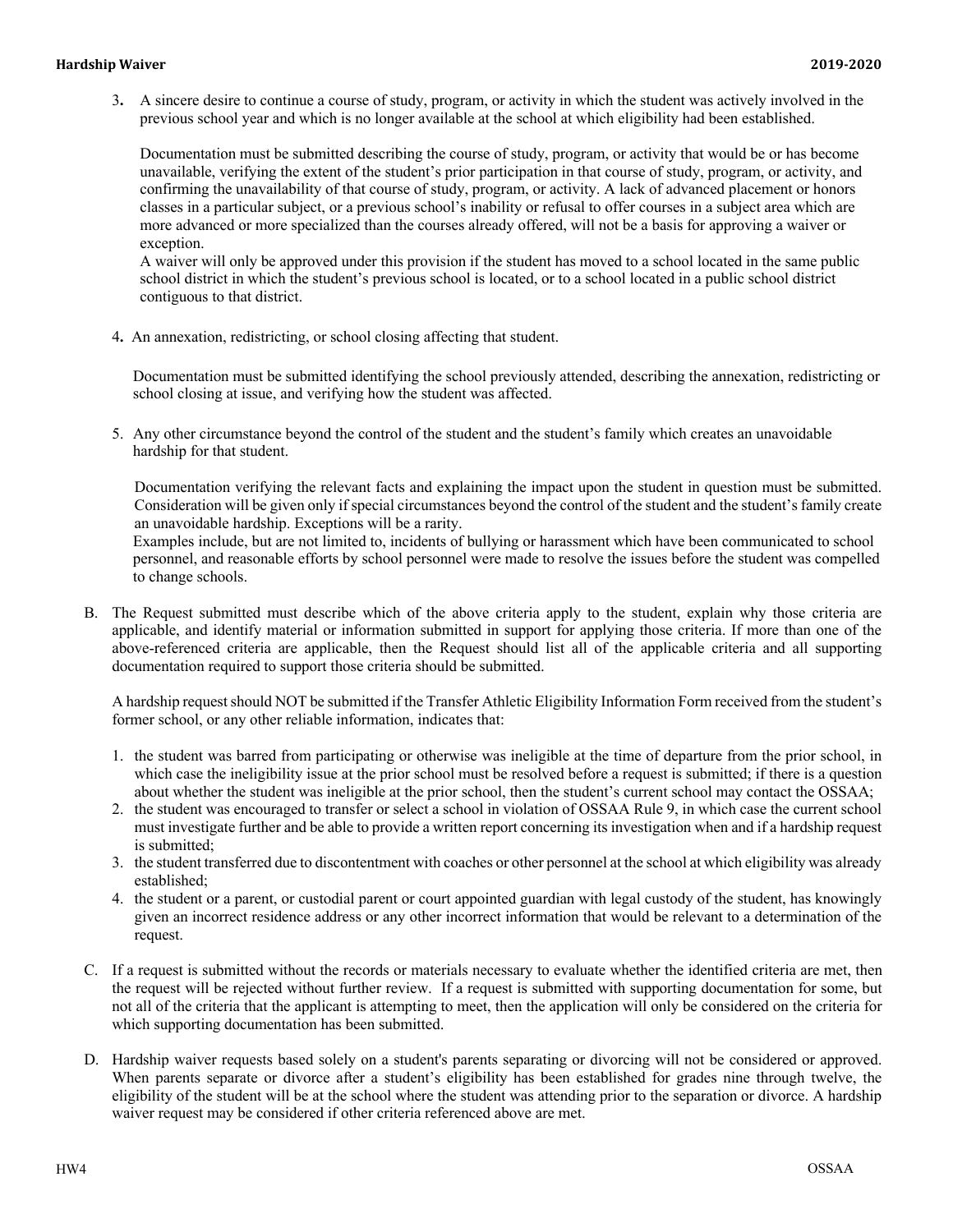OSSAA recognizes that in some situations after a student has been residing with one parent for an extended period following a separation or divorce and established eligibility for grades nine through twelve while residing with that parent, the student may develop a sincere desire to reside with the other parent which is unrelated to any athletic considerations, and that the other parent may be residing at that time in a different and distant school district which would require the student to change schools in order to reside with the other parent. OSSAA staff may therefore grant a one-time waiver, without further action by OSSAA's Board of Directors, permitting eligibility for a student who, after establishing eligibility based on the residence of one divorced parent, has moved to the other divorced parent's residence in a different and distant school district, provided that:

- (a) the student and each parent have certified in writing that the student is moving for the first time from one parent's residence to the other parent's residence in a different school district, and that the move from one parent to the other is not being made for athletic purposes;
- (b) the student and each parent further acknowledge and agree in writing that any subsequent move back to the original parent's residence and/or a subsequent transfer back to the student's former school will result in the loss of athletic eligibility, unless and until a basis for granting a hardship waiver request under one or more criteria referenced above has been demonstrated.
- (c) the student and each parent have certified in writing an understanding that should a subsequent move back to the other parent occur, the student will no longer be eligible for varsity participation at the current school or the new school.
- E. Exceptions due to hardship will not be considered or approved in the following circumstances:
	- 1. Simple change in guardianship.
	- 2. Discontentment with school in which the student's eligibility has been established.
	- 3. Changing schools to take a course or participate in an activity not offered at the previous school, unless the transfer is necessary for the student to continue a course of study or activity that was discontinued at the previous school.
	- 4. Reinstatement of eligibility of a student after an incorrect address or any other incorrect information was provided in connection with a request.
	- 5. More than one residence is being maintained in circumvention of eligibility rules.

### **VII. ELIGIBILITY OF STUDENTS NOT RESIDING WITH PARENT OR LEGAL GUARDIAN**

A. OSSAA Rule 8 provides that, to be eligible for athletics, a student must be residing with the student's parents, or custodial parent, or court-appointed guardian with legal custody of the student. OSSAA recognizes, however, that due to circumstances beyond their control, some students have been residing for extended periods with adult family members or adult friends of the family who are not a parent or court-appointed guardian, and that, in some instances, the adult family member or adult friend has never been formally appointed as guardian by a court. OSSAA has concluded that an exception allowing athletic eligibility should be recognized in certain circumstances even though the student is not currently residing with a parent or a court-appointed guardian.

When a member school determines that a student wants to participate in interscholastic athletics at the school, and the student is not currently residing with one or both of the student's parents or with a court-appointed guardian with legal custody of the student, but is instead residing with another adult family member or with an adult friend of the family, the school may nevertheless permit the student to participate in athletics at the school if:

- (a) the school verifies that the student has been residing with a responsible adult family member or adult friend of the family for one year or more prior to the student's first attendance at the school;
- (b) the school has verified that the student has been lawfully enrolled at the school, and the *Eligibility Record Form* for the student has been reviewed and signed by the responsible adult with whom the student has been residing;
- (c) the school has confirmed that the student is not residing with another adult family member or adult friend of the family for the purpose of establishing athletic eligibility away from the student's parents or the student's custodial parent, and
- (d) the student otherwise is eligible under all other applicable OSSAA eligibility rules and policies.

If the student has been residing with the other adult family member or adult friend of the family for less than one year, then a request for exception due to hardship or other qualifying circumstance must be submitted and approved before the student may be allowed to participate in varsity athletics. A complete explanation of why the student is not residing with a parent or court-appointed guardian, with appropriate supporting documentation, must be submitted with the request. A student who has been residing with another adult family member or adult friend of the family for less than one year may be permitted to participate in subvarsity or junior high athletics as permitted for that student's grade level, if the *Eligibility Record Form*, the *Transfer Athletic Eligibility Form*, and other appropriate documentation has been completed, and the student otherwise is eligible under all other OSSAA rules and policies.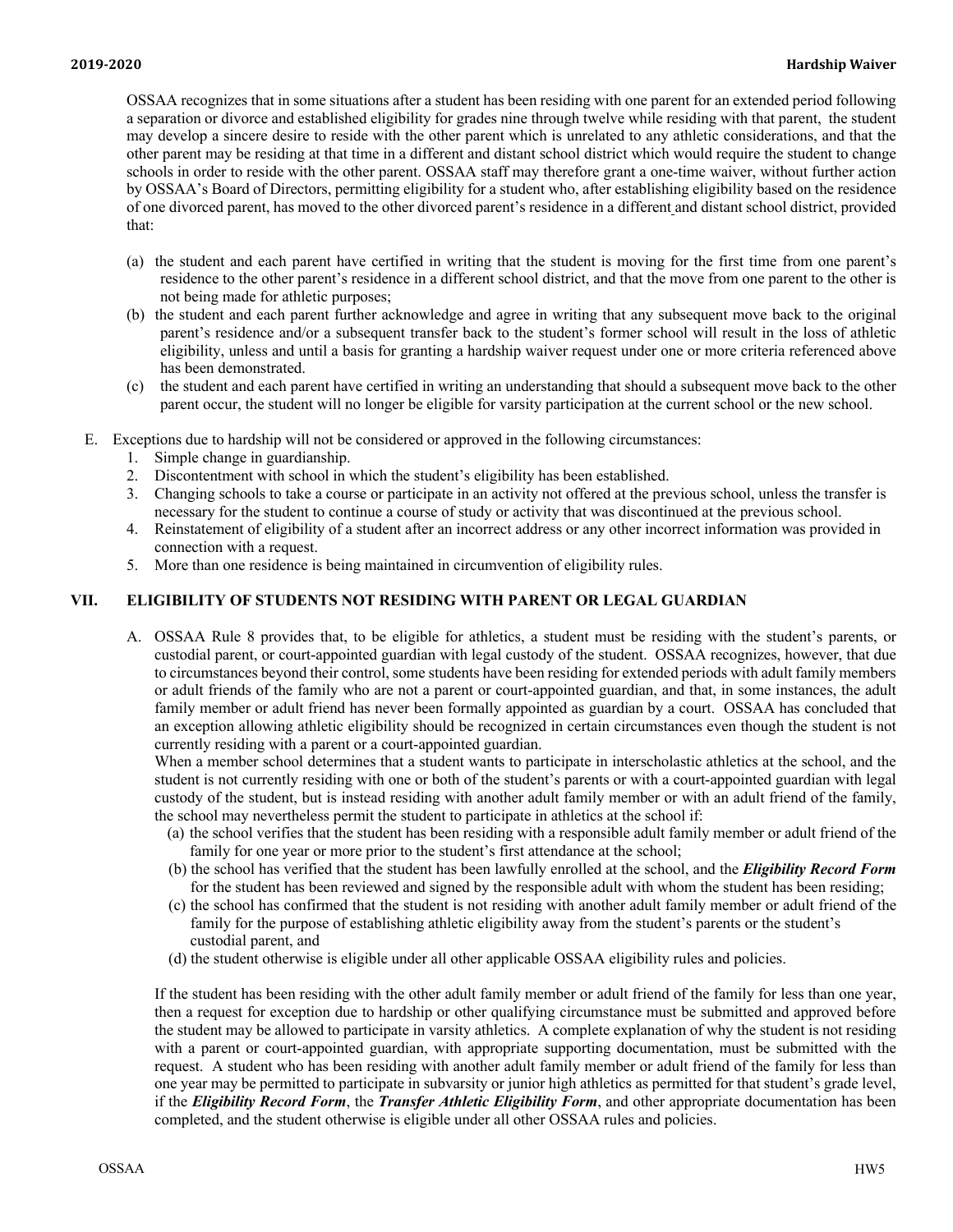Once athletic eligibility has been established while the student is residing with another adult family member or an adult friend of the family, that responsible adult is treated as the student's parent or court-appointed guardian for OSSAA eligibility purposes. If the student later moves in with one or both of the student's parents, or with a court-appointed guardian, or with a different family member or family friend, and the student transfers or changes schools, then the student is not eligible immediately for varsity athletics, unless the student applies and receives approval for an exception due to hardship or other qualifying circumstance pursuant to OSSAA Rule 8, section 10.

B. OSSAA additionally recognizes that a high school student who has reached the age of eighteen may choose to reside apart from the responsible adult(s) with whom the student previously had been residing when the student's athletic eligibility was established. Generally, a student in that circumstance is still considered to be eligible at the school or within the public school district at which athletic eligibility was established, even if the student chooses to reside in a different public school district or the designated geographic area for a different non-public member school. If the student then moves to a different school, the student would be required to sit out of varsity athletics for one year from the student's date of first attendance following the change of schools.

If the student in this circumstance can establish that the change of schools was due to an unavoidable hardship beyond the student's control, then an exception allowing immediate varsity athletic eligibility may be requested, consistent with the procedures and criteria stated in the OSSAA Hardship Waiver Manual.

An exception due to hardship will only be permitted if the school can demonstrate that:

- (a) the student is lawfully enrolled at the school, the *Eligibility Record Form* for the student has been reviewed and signed by the student, and the *Transfer Athletic Eligibility Form* and other appropriate documentation has been completed;
- (b) the change of schools was due to an unavoidable hardship beyond the student's control;
- (c) the student has reached the age of eighteen, and is financially independent and residing without any financial assistance from the responsible adults(s) with whom the student previously was residing;
- (d) the student is not residing apart from the responsible adults(s) with whom the student previously was residing for the purpose of establishing athletic eligibility away from the student's previous school;
- (e) the student otherwise is eligible in all other applicable OSSAA eligibility rules and policies.

#### **VIII. EXCEPTIONS FOR OVER-AGED STUDENTS**

A. Criteria that may be considered

The circumstances in which a student may be permitted to participate in athletics beyond the age limitations established under Rule 1 are very limited. The same criteria applied to hardship waiver requests made after a transfer of schools do not apply to requests to participate in athletics once a student's age exceeds the limits under Rule 1.

A waiver or exception to Rule 1 age limits is only granted upon proof that the student was delayed from starting school, or was held back from advancing from one grade level to the next, by circumstances beyond the control of the student and the student's parents (or custodial parent or legally appointed guardian). Even if a student qualifies for a waiver or exception to the age limitation, the student may not be permitted to participate in a particular activity if, in view of the student's size and development, the student's participation presents an obvious danger to other participants.

Any application for a waiver or an exception to the age limitations must be accompanied by appropriate and credible documentation detailing the circumstances that prevented the student from beginning school at the expected age or which prevented or significantly delayed the student from advancing academically. Documentation could include testing results, medical records, doctor's reports, counselor's reports, individualized education plans, and school transcripts. Submission of a written summary describing the circumstances that prevented the student from advancing academically, without any adequate supporting documentation, is not sufficient to grant an exception.

Forms for an Overage Hardship Application can be found on the eligibility link at OSSAA.com, under the link *FORMS FOR FILING A WAIVER REQUEST FOR OVERAGE/ADDITONAL SEMESTERS.*

- B. Factors That Will Not Permit Exceptions for Over-Age Participation
	- 1. The student already has participated in a sport in 3 different school years after beginning the seventh grade.
	- 2. The student repeated a grade after beginning the ninth grade, unless that particular failure to make normal academic progress is shown to have been the result of the school's failure to provide or to properly place the student in appropriate special education classes, or to a serious injury or illness, or to difficulties transitioning from a foreign language to instruction primarily in English.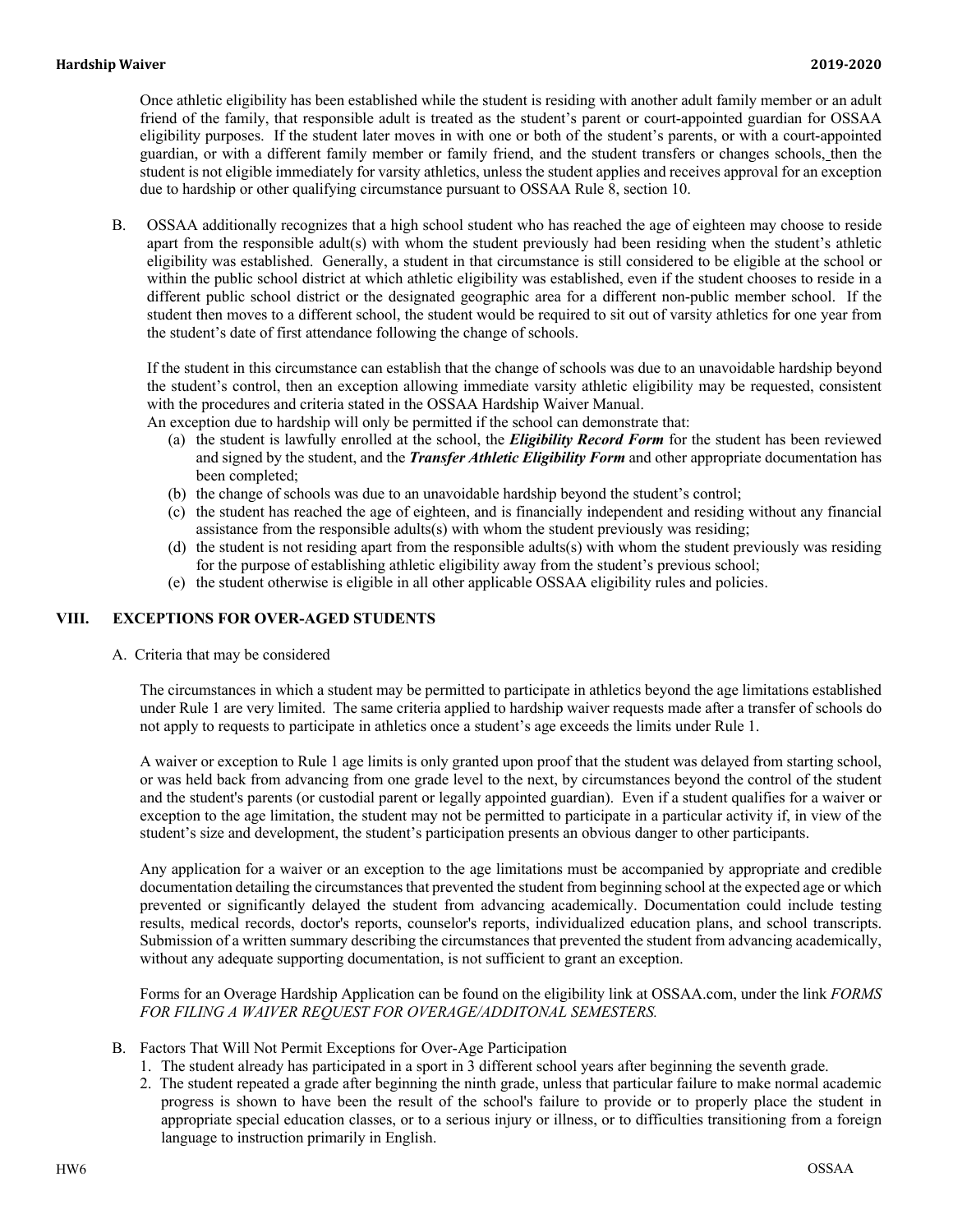- 3. If the student's size and development is such that he/she could be an obvious danger to other participants.
- 4. The student is twenty years of age, or if the student is at the ninth-grade level or below, the student is seventeen years of age.

# **IX. EXCEPTION FOR ADDITIONAL PERIOD OF PARTICIPATION**

A. Criteria That May Be Considered to Permit Additional Periods of Participation

The circumstances in which a student may be permitted another semester or year of participation in athletics beyond the periods permitted under Rule 7 are very limited. In particular, OSSAA member schools have concluded that allowing a "medical redshirt" period for a student who is prevented from participating in athletics due to illness or injury, but is able to complete academic work necessary to advance to the next grade level and progress normally toward graduation, is not appropriate and consistent with the objectives of the Association. In addition, the same criteria applied to hardship waiver requests made after a transfer of schools do not apply to requests for an additional semester or year of participation in athletics.

After beginning the seventh grade, a student generally is limited to participating in athletics during that school year and the five school years that follow consecutively after that school year. A student also is limited generally to participating in athletics in the ninth grade or below during three consecutive school years once that student begins attending the seventh grade. After beginning the ninth grade, a student generally is limited to participating in athletics during that school year and the three school years that follow consecutively after that school year. These limitations apply even if the student does not actually participate in athletics during any particular school year or semester.

If a student repeats all or a portion of the seventh or eighth grade and, in compliance with Rule 7, does not participate in athletics during that repeat period, then that repeat period is not counted against the six consecutive school years in which athletic participation is allowed. If a student participates in athletics while repeating all or any portion of the seventh or eighth grades, then that period of participation is counted against the total of three consecutive school years in which a student is permitted to participate in athletics at the ninth grade or below, and against the overall total of six consecutive school years in which athletic participation is allowed.

If a student repeats all or a portion of the ninth grade or a higher grade level, the student may only participate in athletic competition open to students at the ninth grade level and above during that repeat period, and may not participate in athletic activities limited to students in the ninth grade or below. This repeat period is counted against the total of four consecutive years in which a student is permitted to participate in athletic competition open to students in the ninth grade level and above, and against the overall total of six consecutive school years in which athletic participation is allowed. This repeat period is counted toward these totals regardless of whether or not the student participates in athletics during the repeat period.

After the student has begun the ninth grade, an exception allowing a student the opportunity to participate in athletics in an additional semester or school year may only be granted upon sufficient proof that circumstances arose beyond the control of the student and the student's parents (or custodial parent or court-appointed guardian with legal custody of the student), such as a serious and debilitating injury or illness, which prevented the student from completing academic work necessary to advance to the next grade level and make normal progress toward graduation. An injury or illness that merely prevented athletic participation, but did not prevent the student from completing academic work, would not be sufficient to allow an exception.

Applications for this exception must be accompanied by appropriate and credible documentation detailing the circumstances that prevented the student from advancing academically, such as medical records, doctor's reports, counselor's reports, and documentation detailing the student's academic progress and athletic participation to date, including school transcript and schedules. Submission of a written summary describing the circumstances that prevented the student from advancing academically, without any adequate supporting documentation, is not sufficient to grant an exception.

- B. Factors That Will Not Permit Additional Period of Participation
	- 1. If a student repeated all or a portion of a grade after making average or above average grades.
	- 2. If a student participated in athletic competition during a repeat period.
	- 3. If a student already had the opportunity to participate in an interscholastic sport at the ninth-grade level or above during four different school years.

Forms for an additional year of participation can be found on the eligibility link at OSSAA.com, under the link *FORMS FOR FILING A WAIVER REQUEST FOR OVERAGE/ADDITONAL SEMESTERS.*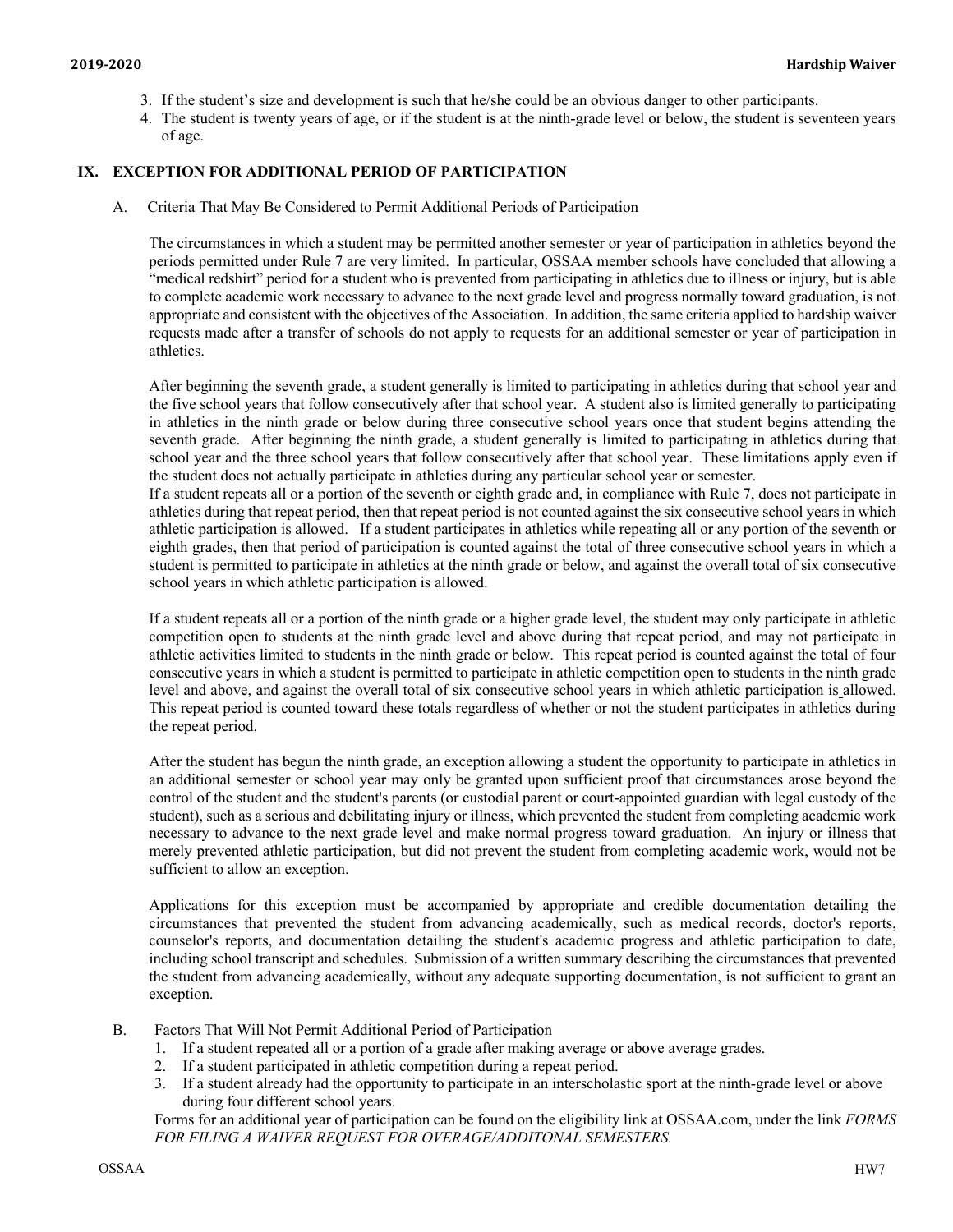# **X. ELIGIBILITY FOR FOREIGN EXCHANGE AND INTERNATIONAL STUDENTS**

- A. Foreign Exchange Students
	- 1. A foreign exchange student is an international student who attends high school in the United States. To be eligible for interscholastic athletics such students must be under the auspices of and be placed with a United States host family by an international student exchange program that has been accepted for listing by the Council on Standards for International Educational Travel (CSIET) and is recognized by the U.S. Department of State. The foreign exchange program must assign students to host families by a method that ensures that no student, or his/her parents, school or other interested party may influence the assignment for athletic or other purposes. The foreign exchange student may not be selected or placed on any basis related to his/her athletic interests or abilities.
	- 2. A foreign exchange student is considered to be placed with a host family when written notice of placement is provided by the exchange organization to the student and his/her parents, and to the host family.
		- a. Neither the school the student attends nor any person associated with the school shall have input into the selection of the student.
		- b. No member of the school's coaching staff, paid or voluntary, shall serve as the host family.
	- 3. The foreign exchange student must possess a current J-1 visa, issued by the U.S. State Department.
	- 4. To apply for eligibility for a Foreign Exchange Student, print out the forms from the Eligibility link at OSSAA.com, *Foreign/International Student Registration.* The CSIET Advisory List as well as the instructions sheet for filing the request can also be found on the Eligibility page of OSSAA.com. The foreign exchange student must comply with all eligibility requirements set forth by Oklahoma Secondary School Activities Association.
		- a. The Registration Form must be completed and returned to the OSSAA office.
		- b. The Age Rule must be satisfied.
		- c. The student could not have been in high school more than three previous years.
		- d. The student has not graduated.
		- e. An approved student will not be eligible for more than 365 days.
		- f. The student must be eligible academically and meet all other regulations concerning eligibility of the OSSAA.
- B. Other International Students

An international student who is not under the auspices of and placed by a CSIET listed exchange program must meet the following requirements in order to be considered for interscholastic athletics eligibility:

- 1. The student must possess a current F-1 visa, issued by the U.S. Immigration and Naturalization Service.
- 2. The student must provide to the principal of the school he/she attends an official untranslated transcript and a transcript that is translated into English, by an acceptable agent or agency, which indicated work taken in all grades in which the student was enrolled.
- 3. The international student must pay tuition to the high school he/she attends as prescribed in Section 625 of U.S. Public Law 104-208.
- 4. No member of the school's coaching staff, paid or voluntary, shall serve as the resident family for the student. The student must request and receive a written exception allowing participation from the OSSAA office. To receive a written exception, the school and the student must demonstrate that:
	- a. the student has come to the United States primarily for the purpose of completing secondary school-level education;
	- b. the student was not assisted with travel expenses, and is not receiving assistance with school-related and living expenses, from any organization or non-family member by reason of the student's athletic skills, experience or interests;
	- c. the student's placement with a resident or host family were not influenced or based on athletic considerations;
	- d. the student otherwise is eligible under all other OSSAA rules relating to academics, age, periods of participation, attendance, conduct, and amateur status.

Generally, the student also is expected to attend school in the public school district, or at a non-public school in the designated geographic area, in which the resident or host family are residing, or at the same school attended by the secondary school-age children of the resident or host family. If the student is attending a different school, then the school and the student need to demonstrate that attendance at the school was necessary due to the student's particular academic needs, and not because of the student's athletic skills, experience or interests.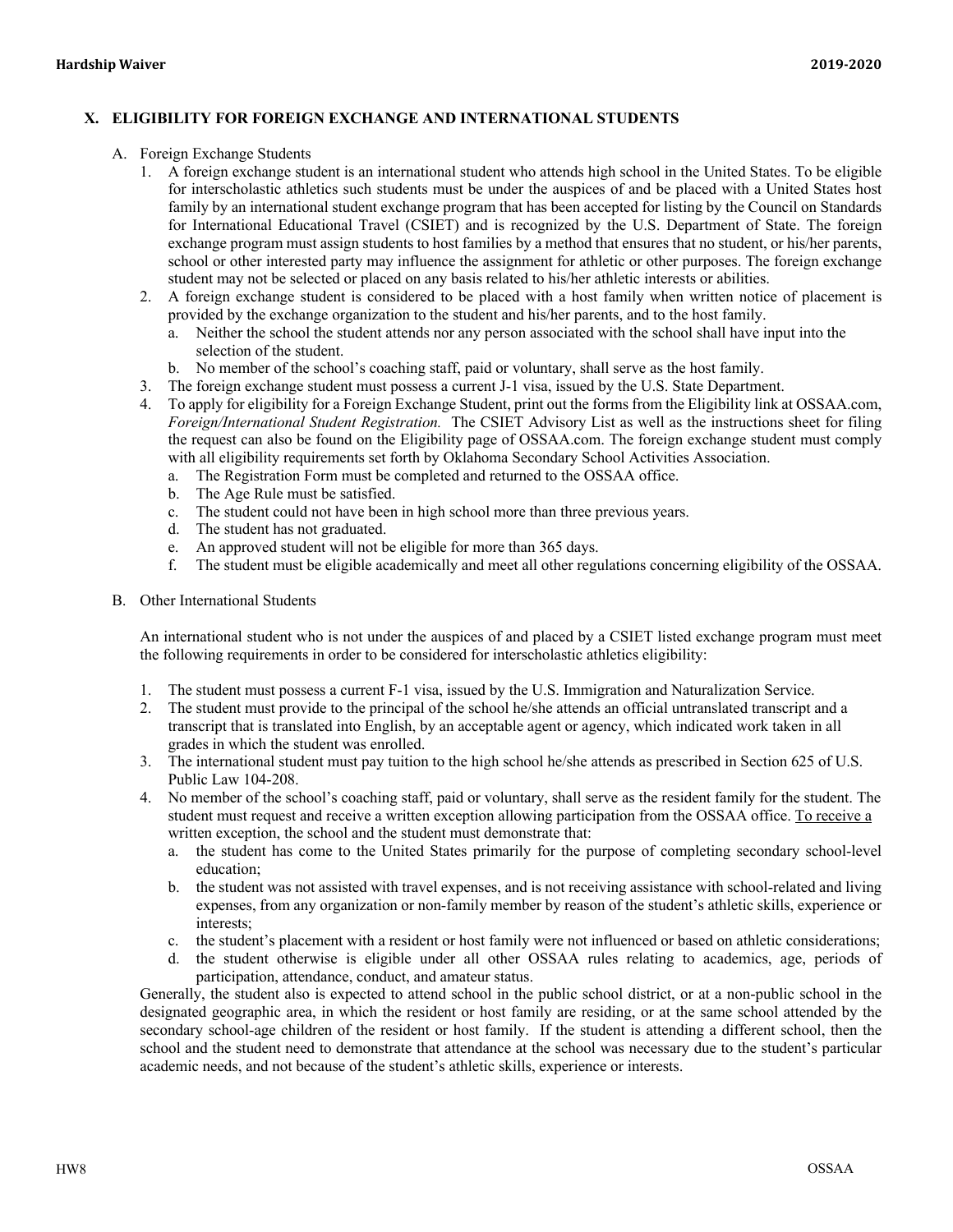### **XI. EXCEPTIONS PERMITTING NON-VARSITY PARTICIPATION**

A. OSSAA recognizes that many member schools participate in competition limited to freshmen or junior varsity participants and those permitting transfer students in grades 9-12 to participate in such non-varsity competition in some instances would not cause competitive imbalances or subject those students to risk of exploitation for athletic purposes.

If the student's former and current schools both approve in writing by completing the *Changing Schools Form* then the student after attending the new school for 15 full days, may be permitted to participate in non-varsity competition. The 15-day period will begin after the student has attended the first full day of classes at the new school.

- B. After one year from the student's date of first attendance, the student would then be eligible for varsity competition under OSSAA Rule 8, provided the student was eligible under all other Rules.
- C. Approval on non-varsity participation is not effective until the receiving school has received the signed documentation and placed with the student's permanent records. If any issue has been raised about the student having been influenced to transfer for athletic purposes in violation of OSSAA Rule 9, the written approval should not be given. The student's former school or new school must investigate the issue, and the student should not be permitted to participate in nonvarsity competition. Any evidence gathered in the investigation by the schools must be submitted to OSSAA, and if immediate eligibility for non-varsity competition is still sought, a written request for exception must be submitted on behalf of the student. A student transferring after the first day of classes will not be eligible until the above requirements have been met, the Changing Schools/Athletic Participation Form has been completed and student has satisfied the mandatory 15 calendar day sit out period.